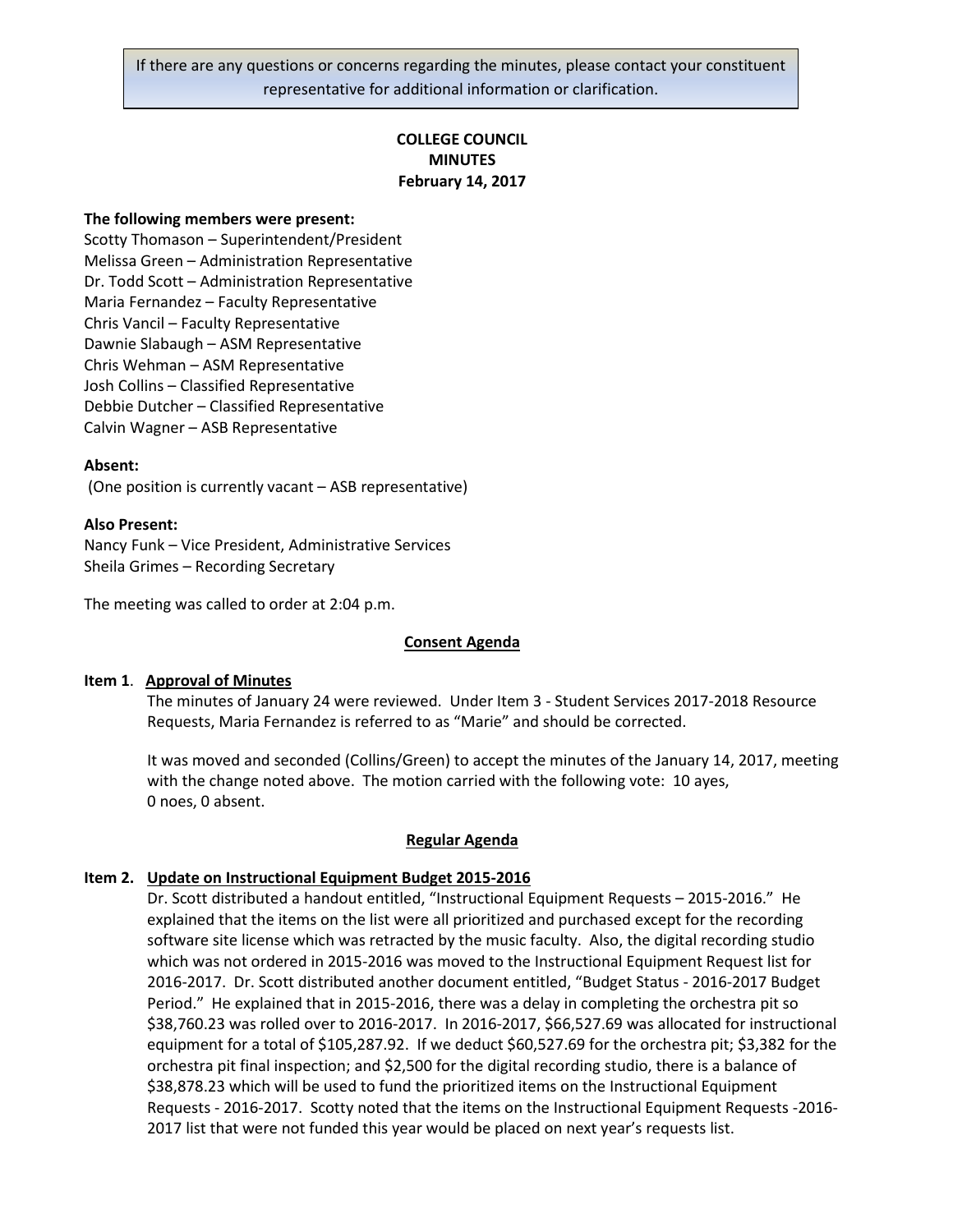*College Council Minutes – February 14, 2017 Regular Meeting Page 2 of 4*

### I**tem 3. Recommend Revisions of Board Policy**

Revisions to Board Policy 4025 were reviewed.

A motion was made and seconded (Vancil/Collins) to recommend acceptance of revisions to Board Policy 4025. The motion carried with the following vote: 9 ayes, 0 noes, 1, abstention, 0 absent.

### I**tem 4. Recommend Revisions of Administrative Procedures**

Revisions to Administrative Procedures 4025 and 6530 were reviewed.

A motion was made and seconded (Fernandez/Collins) to recommend acceptance of revisions to Administrative Procedures 4025 and 6530. The motion carried with the following vote: 9 ayes, 0 noes, 1, abstention, 0 absent.

# **Item 5. Other**

The Administrative Resource Requests list for 2017-2018 was emailed earlier today for review prior to the meeting. Nancy Funk explained that she combined the program review requests from her area into one document. The list was then prioritized by an Administrative Service's prospective.

### **1. Part-Time Yreka Technician**

Nancy noted that the part-time technician for Yreka was ranked number one due to the increase of technology being installed at this campus. Also, there is no backup for Larry Glenn, Systems Support Specialist for the Yreka Campus, when he is on vacation, off campus due to illness, or needs assistance.

### **2. Color Printer – Business Office**

The auditors recommended that the Business Office print their evidence in color since it is harder to forge. Consequently, a new color printer will need to be purchased and their current printer relocated.

# **3. Wireless**

Our current wireless system is close to capacity and needs to be replaced.

# **4. Replace of Vintage 955 Tractor**

A new tractor will be purchase for the Weed Campus while the vintage tractor will be relocated to the Yreka Campus as they currently do not have equipment for snow removal, moving pallets of supplies, etc.

# **5. Network Refresh**

The network was not placed on a refresh cycle. Therefore, it will take three years in order to complete the refresh. Going forward the network would then will be placed on a refresh cycle.

# **6. Web Administrator**

Presently, we do not have a Web Administrator to manage our web presence. Therefore, this position will need to be hired.

# **7. Standardized Model for New Hire Technology**

Technology Services would maintain a budget that will be used to purchase a standardized computer, monitor, and keyboard for new hires in lieu of each department budgeting for this expense.

#### **8. Projector Refresh**

The projectors were not placed on a refresh cycle. Therefore, it will take three years in order to complete the refresh. Going forward the projectors would then will be placed on a refresh cycle.

# **9. Printer Refresh**

Our printers have not been placed on a refresh cycle and were purchased approximately ten years ago. They are past their useful life and are expected to begin breaking down. It will take two years in order to complete the refresh. Going forward the printers will be placed on a refresh cycle.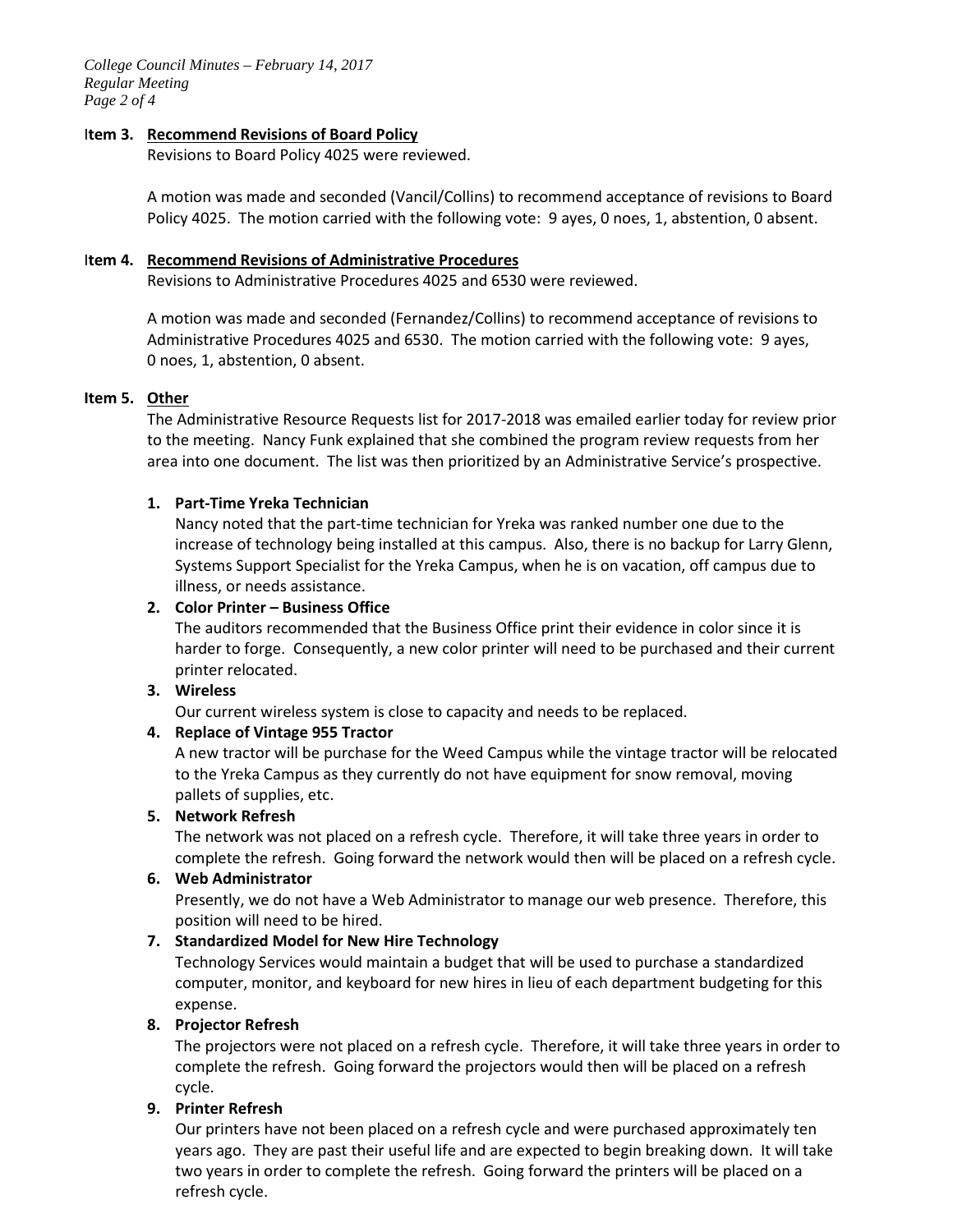*College Council Minutes – February 14, 2017 Regular Meeting Page 3 of 4*

# **Item 5. Other (Cont'd)**

### **10. System Analyst/Programmer**

There is a need to hire an additional system Analyst/Programmer.

### **11. Kiosk Computers and Printer for Student Center**

This item was on a previous resource request list and Nancy is not sure that this is the direction in which the College wishes to continue to go toward. Upon further discussion, this item might be removed from the list.

The Bookstore and Food Services resource requests were not included as they are enterprise funds. Improvements for these areas would be paid for out of the enterprise account funds. The Bookstore would like to purchase a device for wireless credit card purchases in order to sell items at the COS stadium during games/events. Food Services would like to do some additional remodeling to alleviate safety and health issues and gain efficiencies as well.

Due to the lack of Board Policies and Administrative Procedures to be reviewed, the next College Council meeting on Tuesday, February 21, will be canceled. College Council will resume meeting on Tuesday, March 14.

Individual reports were as follows:

### **Scotty Thomason**

- The last two home games for basketball will be held tomorrow, Wednesday, February 15, at 5:30 p.m. and again on Thursday, February 16, at 5:30 p.m. The women's basketball team has only lost one game. Therefore, we are looking for a post-conference play for the Women's team.
- The budget managers and administrators have been requested to review their budgets and evaluate where they are as well as where they estimate they will be relative to their budgeted expenditures for the year. If there are some savings, we will use these funds to pay for items that were not in the budget originally or be carried into next year.
- Planning for the upcoming graduation ceremony has begun.
- The Presidential search is moving forward and the committee will begin screening applications after March 10.
- Next year's class schedules are being developed. With the approval of the compressed calendar a winter session is planned for next January.
- The Ford Family Foundation is giving COS \$67,000 for the Police Academy which we anticipate will be starting in the fall of 2017.
- A request was submitted to the Ford Family Foundation for a grant of \$200,000 a year that Dr. Scott and Dr. Taylor worked on together.
- There will be a Title III grant writing opportunity in the future.
- Dr. Scott traveled to SOU to discuss increasing our connections with them and the possibility of submitting a joint Title III grant.
- Scotty will be attending the Annual CEO Symposium at the end of next week.
- The San Francisco City College is now fully accredited again. Dr. Scott has been talking to their administration in regards to them resuming the management of the San Francisco Policy Academy.
- There is now a regular schedule for the Lodges to refurbish 15 rooms each year. This will involve new carpeting and furnishing as well as painting the rooms.
- JonJon, Assistant Director Student Housing, has been busy planning several student activities.